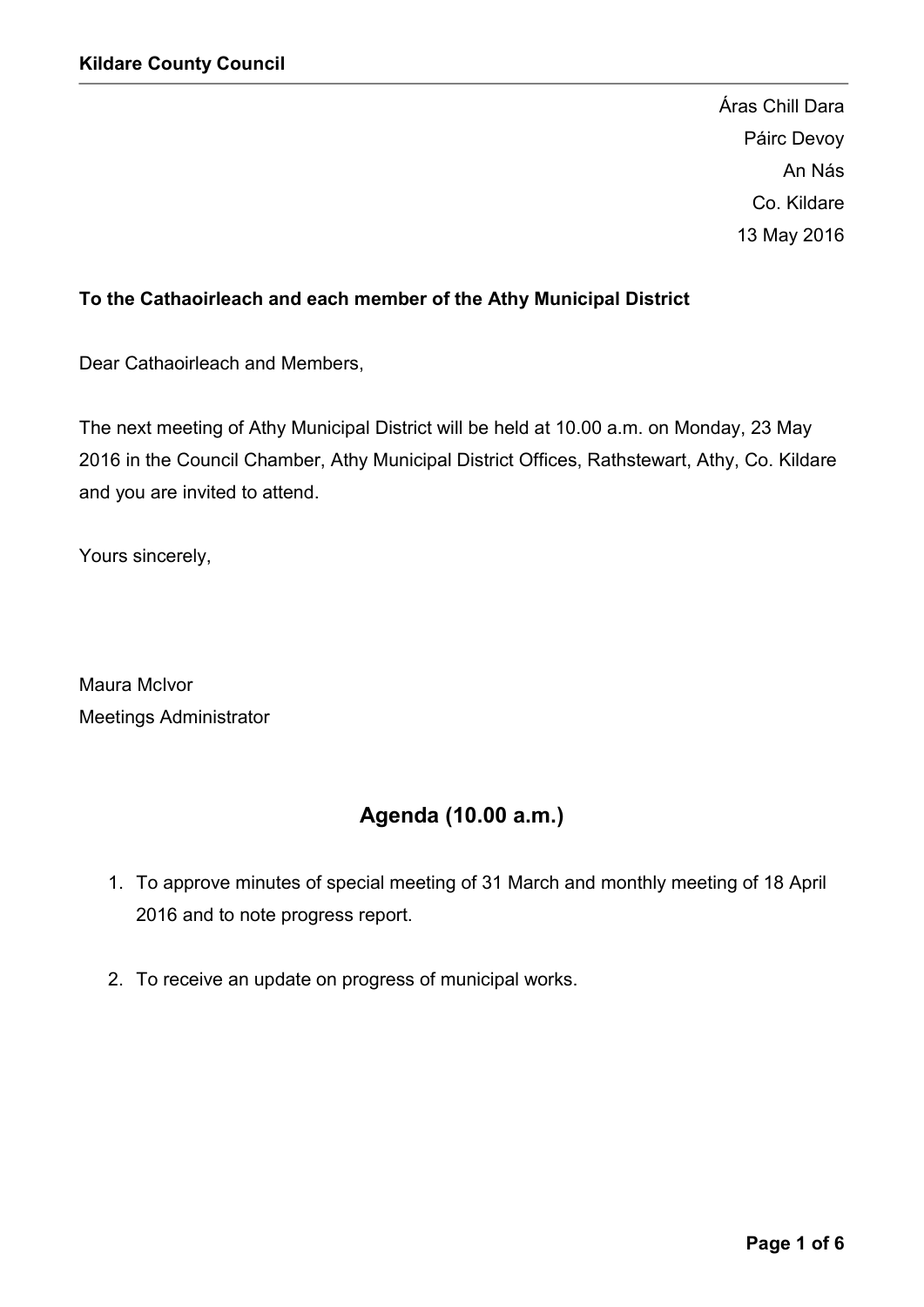# Housing (10.10 a.m.)

- 1. To receive an update on housing projects in the Athy Municipal District.
- 2. To receive a briefing from Respond Housing Association on proposed development at Flinters Field, Athy.

# **Motions**

### 3. Councillor Miley

That the council move immediately to secure the council owned land on the Calverstown Road in the village of Narraghmore known locally as Lipstown and the housing section design a comprehensive plan for the construction of houses on this site.

# 4. Councillor Redmond

That this municipal district look to build local authority houses in Monasterevin, through land purchase or land swap with developers. We own lands in areas that someone would be interested in.

#### Questions

# 5. Councillor Miley

In light of Kildare County Council spending almost € 900,000 emergency accommodation, can the council present their plan to Athy municipal district of how this housing problem will be alleviated?

# 6. Councillor Wall

Can the council confirm the progress on the delivery of housing in association with Respond! Voluntary Housing Association at Flinters Field, Athy?

# 7. Councillor Breslin

When will the Self Help Scheme for 2016 commence in the Athy Municipal District and what works will be covered under the Scheme?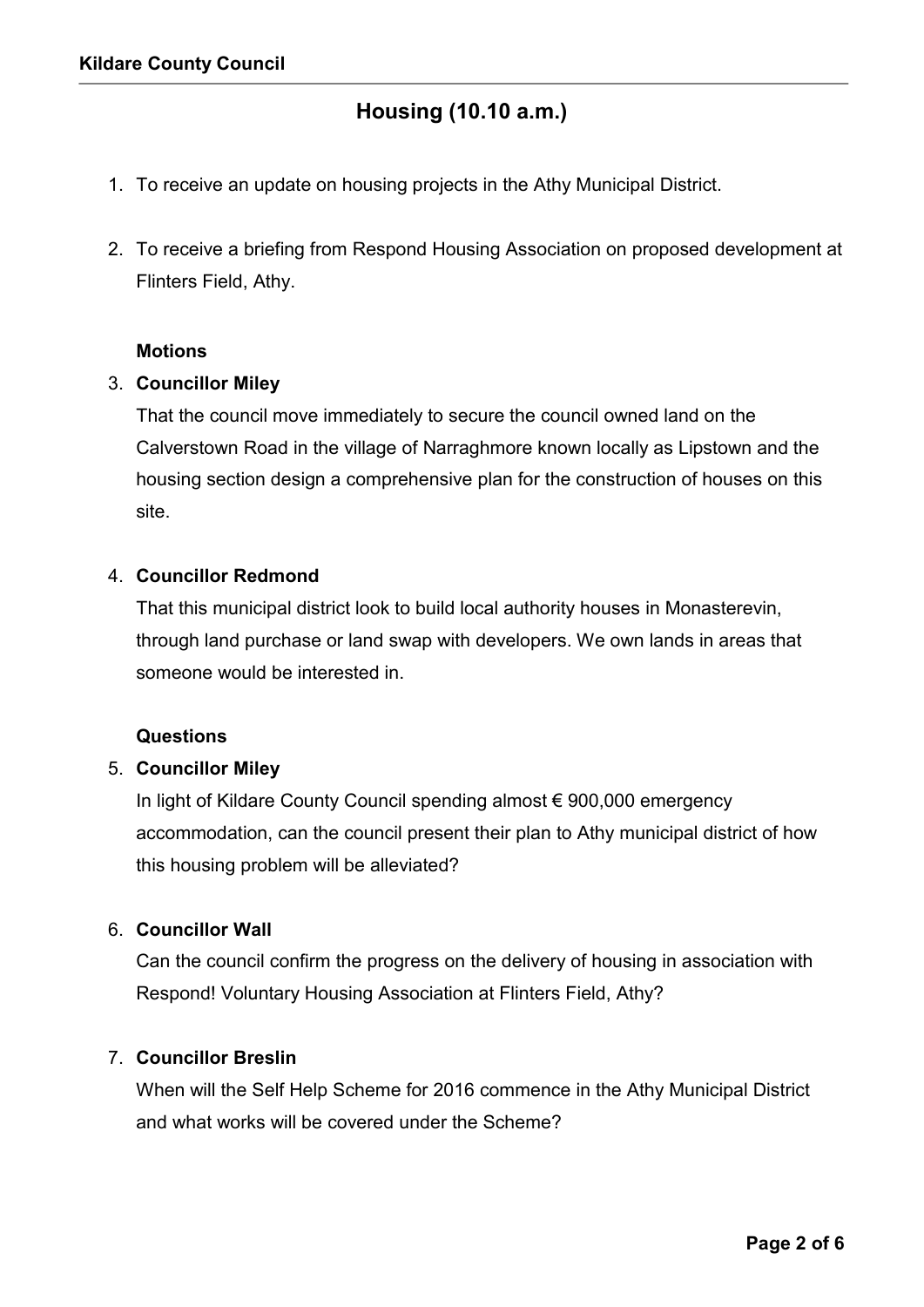# Roads, Transportation and Public Safety (10:40 a.m.)

8. To receive an update on progress on the Athy Distributor Road.

### **Motions**

### 9. Councillor Dalton

That a safety assessment be carried out on the junction entering Whitecastle Lawn housing estate following the opening of the new Aldi store.

### 10.Councillor Dalton

That an update be given on the provision of improved directional signage at Sheriff Hill, Moone.

### 11.Councillor Miley

Following on from previous motion on 20 September 2010 item 14, I call again on the council and the National Roads Authority (NRA) to provide right turning lanes at all junctions on the new N78 and following the number of frequent accidents taking place on this newly constructed road, that the council lobby to have the speed monitored on a continuous basis on this road.

#### 12.Councillor Wall

That the council bring the wood road in Narraghmore up to a proper standard.

#### 13.Councillor Redmond

That the council do a speed monitoring exercise on the Carlow Road near Levistown lock.

### 14.Councillor Breslin

That the members be told when the works will commence in the Ballymount area.

#### 15.Councillor Keatley

That the council assist Monasterevin Tidy Towns in removing old signage and refreshing existing signage between junction 14 and the Main Street, Monasterevin.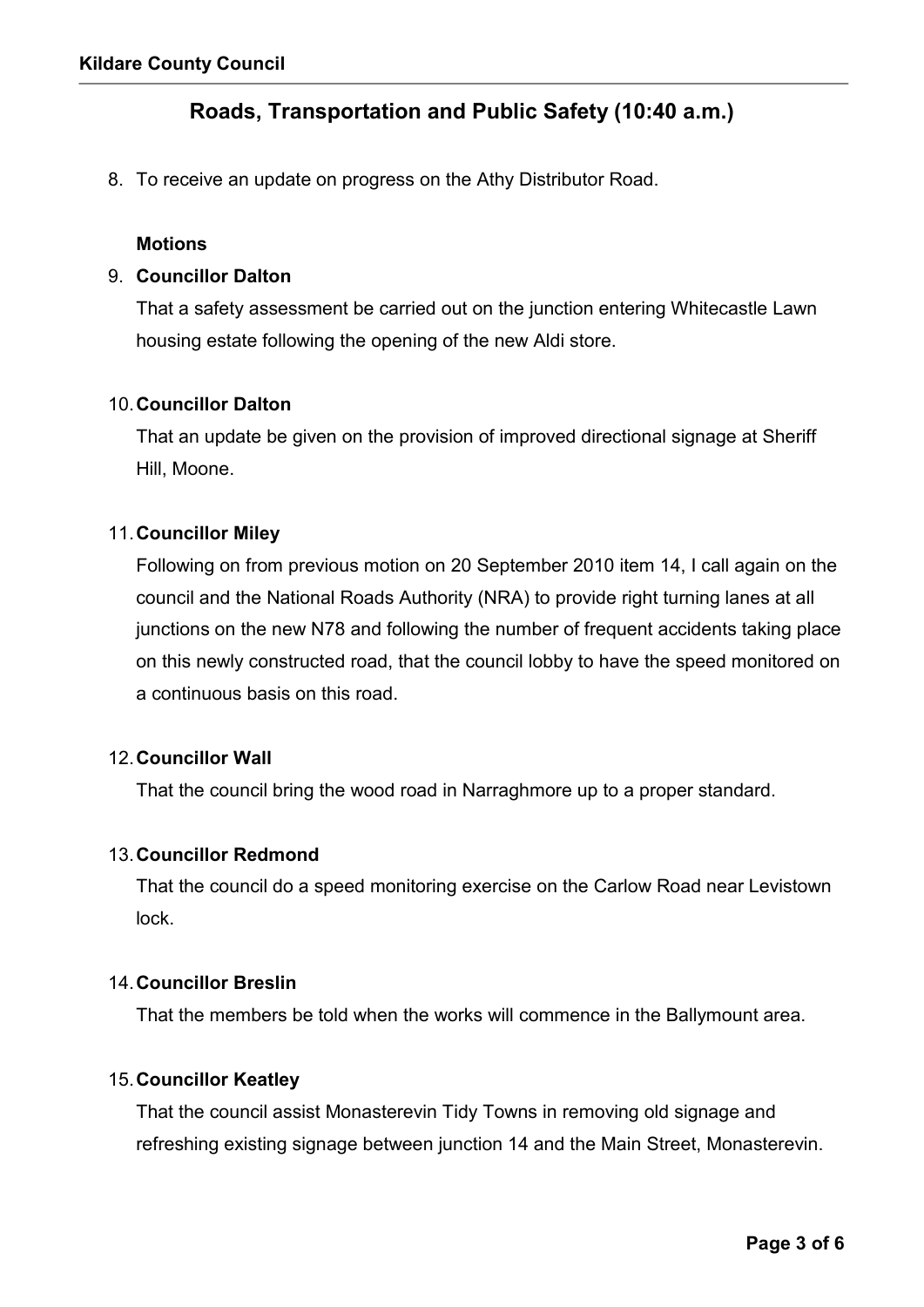# 16.Councillor Keatley

That the council repair the road surfacing on Church Lane, Kilmeade, Tankerstown and Mayo Lane, Carrigeen, Posy Park Lane, Inchaquire and now that budgets have improved to change its policy of allowing tertiary rural roads to disintegrate to such an extent that makes them almost impassible.

# Questions

# 17.Councillor Miley

Can the council do an extension of public light at Booleigh cross at Conlons and at the High Cross Inn Pub, Belan?

# 18.Councillor Breslin

Can the council proceed with the next stage of the process for the redevelopment of Edmund Rice Square?

# 19.Councillor Keatley

Can the council improve the speed control measures on the approach to the national school in Nurney?

# 20.Councillor Keatley

Can the council outline its plans to improve safety measures at Bolgers Cross, Athy and Pike Cross Graney?

# Water Services and Environment (11.10 a.m.)

# Motion

# 21.Councillor Breslin

That an update briefing be given to members on the "Blueway Project".

# Planning, Community and Culture (11.15)

22.To receive a report on the Community Heritage Grant Scheme grant allocation.

23.To consider the Community and Festival grants for the Athy Municipal District.